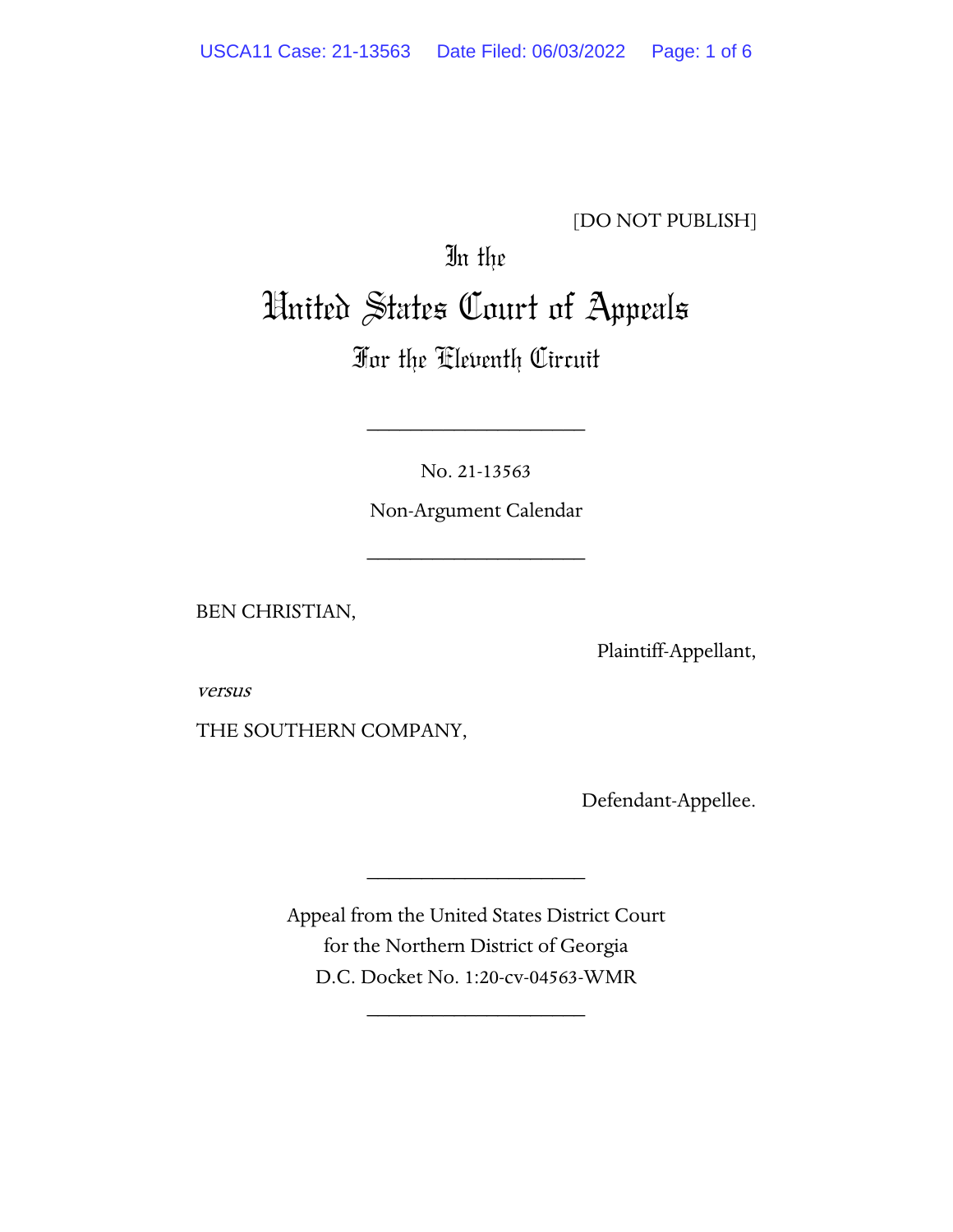#### 2 Opinion of the Court 21-13563

Before WILLIAM PRYOR, Chief Judge, LUCK and LAGOA, Circuit Judges.

PER CURIAM:

Ben Christian appeals the dismissal of his complaint that The Southern Company terminated him based on his age, in violation of the Age Discrimination in Employment Act. 29 U.S.C. §§ 621– 34. Southern Company moved to dismiss on the ground that Christian failed to exhaust his administrative remedies when he did not timely file his charge of discrimination with the Equal Employment Opportunity Commission. The district court granted the motion to dismiss based on evidence that Southern Company attached to its motion. Because the district court treated the motion to dismiss as a motion for summary judgment without giving Christian notice and an opportunity to respond, we vacate the order of dismissal and remand for further proceedings.

Christian's complaint alleged the following facts, which we accept as true. See Coral Ridge Ministries Media, Inc. v. Amazon.com, Inc., 6 F.4th 1247, 1251 (11th Cir. 2021). Southern Company hired Christian in 1980 and eventually promoted him to budget staff accountant/budgeting development specialist. In 2016, when Christian was over age 60, Cheryl Peters became his supervisor. Within one year, Christian noticed that Peters and managers were assigning high-profile tasks and assignments to younger employees, transferring his responsibilities to younger and less qualified employees, and isolating him from younger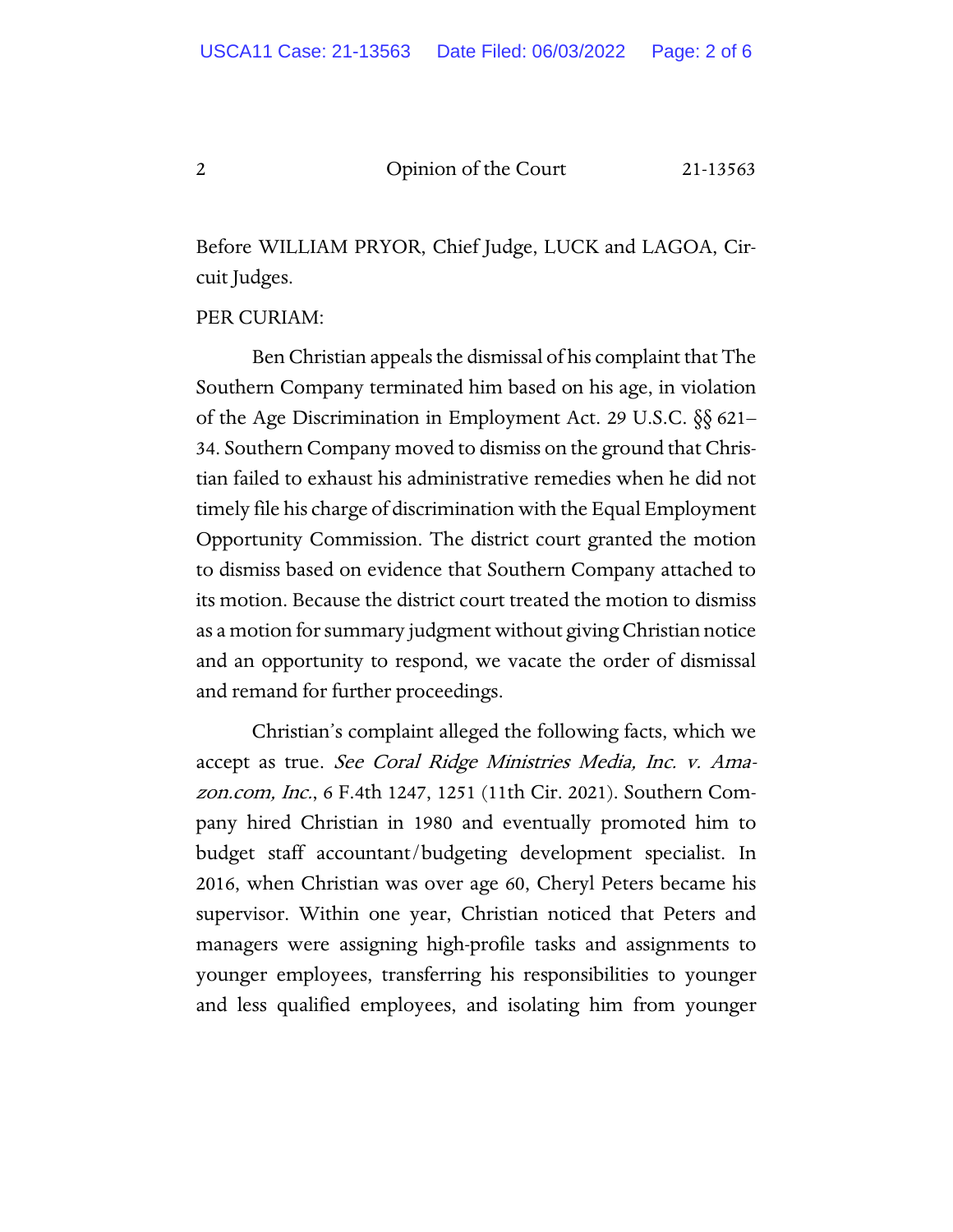21-13563 Opinion of the Court 3

employees. Peters told Christian that he was "a very expensive employee" and that "his skills in Powerpoint were outdated." And a manager, John Hemphill, told Christian that he had "lost a step" and he was not "performing as fast as prior years." Hemphill remarked he did not know whether Christian's slowed pace was due to his "age or health" because he had prostate cancer.

Christian alleged that, on November 3, 2017, Peters gave him an "ultimatum to either retire or be terminated and forfeit his yearly bonus of approximately \$15,000.00." When Christian requested an explanation, Peters stated that "the company's needs and direction had changed" and that, if Christian was "an employee on January 1, [2018,] his performance review would restart." Christian was unaware he had a "review or plan for performance" because "[h]e had received no notice of any needed improvement to his performance and had received no criticisms of his work performance in the months preceding th[e] meeting." On November 17, 2017, Christian received his last paycheck. He never received his bonus.

Southern Company moved to dismiss Christian's complaint. *See* Fed. R. Civ. P. 12(b). It argued that Christian failed to exhaust his administrative remedies by not filing his charge of discrimination within 180 days of his adverse employment action. See 42 U.S.C.  $\S 2000e-5(e)(1)$ ; 29 U.S.C.  $\S 626(d)(1)(A)$ . The company contended that its alleged adverse employment action occurred during Peters's conversation with Christian on November 3, 2017, and the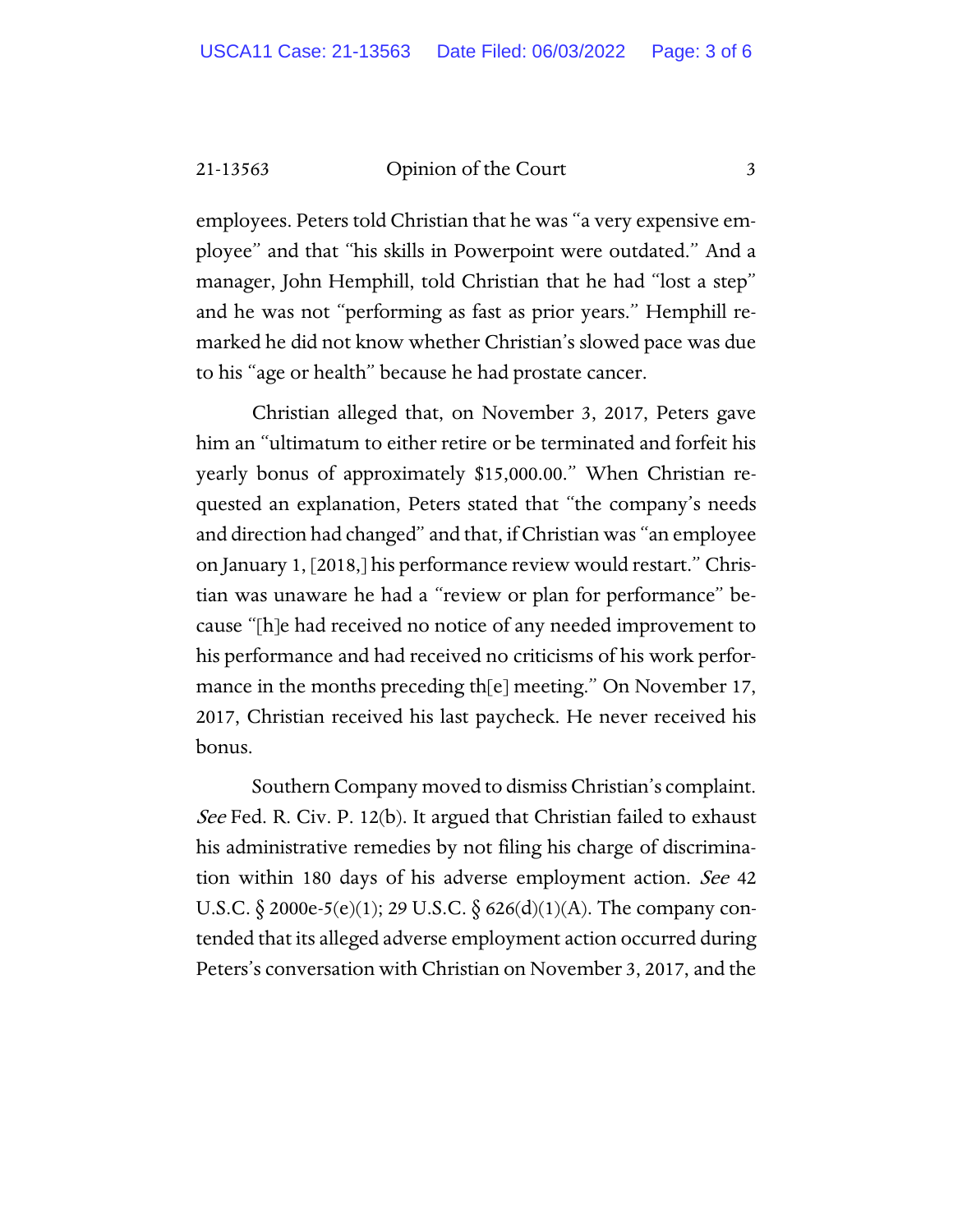4 Opinion of the Court 21-13563

180-day deadline expired before he filed a charge of discrimination on May 8, 2018.

Southern Company attached to its motion an email exchange between Christian and its human resources officer on November 8, 2017. Christian requested that the officer "email [him] the items discussed in our meeting on November 3, 2017 concerning my departure f[ro]m Southern Company" with the explanation that he "received a voice mail from Cheryl Peters in which she stated that there was additional information for me to consider in my options going forward." The officer responded, "We discussed that your employment was being terminated, with your last day in the office being Friday, November 3rd, and last day of pay being Nov. 17. We gave you the option to notify us in writing, if you chose to retire in lieu of termination" by "Wednesday, November 8  $(today) \ldots$ ."

A magistrate judge recommended that the district court deny the company's motion to dismiss. The magistrate judge determined that Christian timely filed his charge of discrimination 180 days after he received unequivocal notice of his termination on November 17, 2017. The magistrate judge found that the conversation on November 3, 2017, amounted to equivocal notice due to Peters's remark about Christian being an employee on January 1. The magistrate judge expressed "doubts as to whether th[e] isolated email exchange [on November 8] is properly considered in deciding a motion to dismiss, as opposed to a motion for summary judgment." "In any event, [the magistrate judge decided that the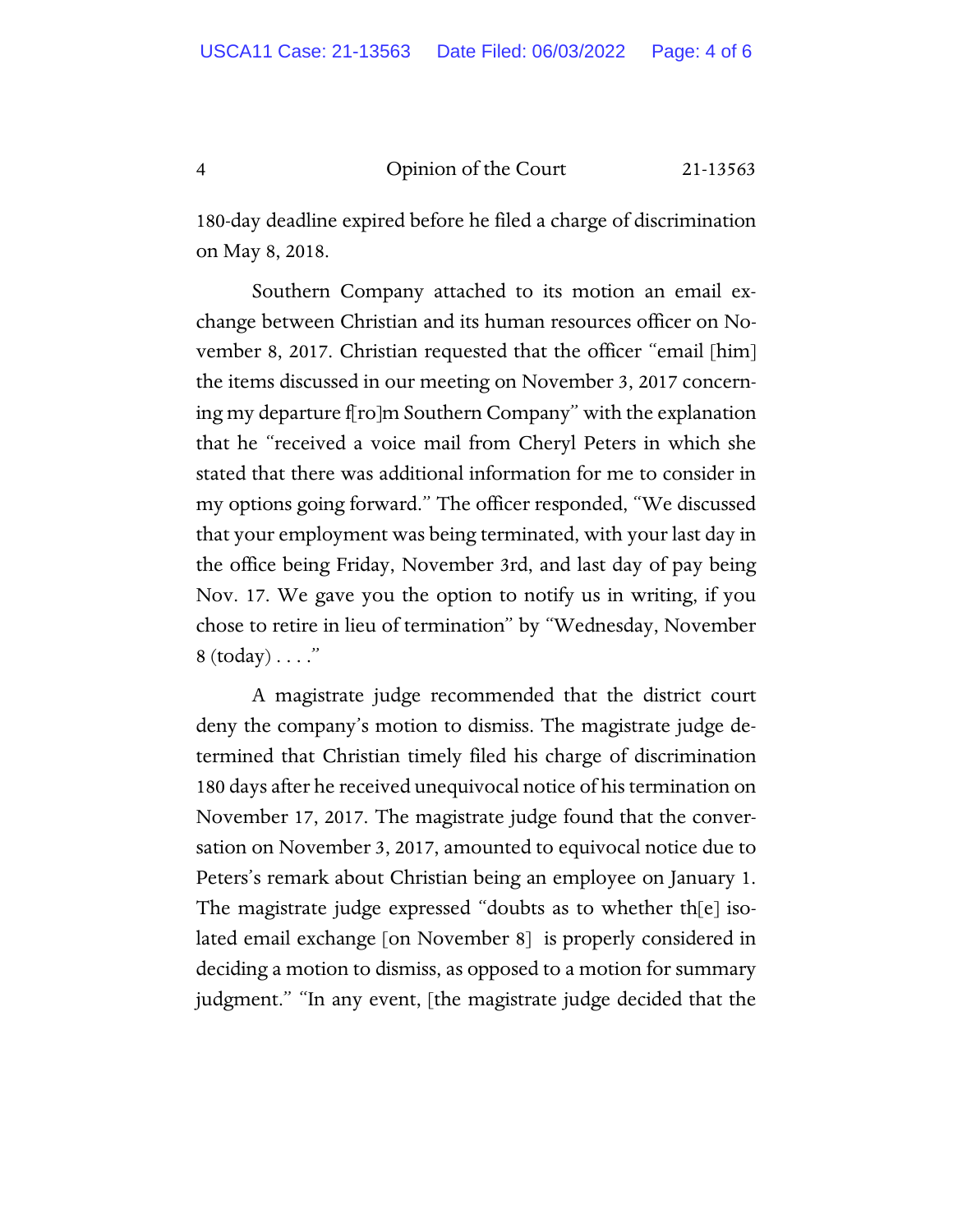21-13563 Opinion of the Court 5

emails] . . . would not change" the outcome because "[b]oth [Christian]'s complaint and Charge indicate that he had been told there was the possibility he would still be employed . . . on January 1, 2018, and that his performance review would restart at that time" and "[t]he email does not mention, and so does not address, this fact."

The district court dismissed Christian's complaint. The district court, "assum[ed], without deciding, that [Peters] in fact made the comment about possibly receiving a performance review in January of the following year[, which] demonstrat[ed] that [Christian's] termination was not yet final" on November 3, 2017. "But, [the district court found that] . . . any uncertainty about [Christian]'s employment status was resolved by [the company]'s email on November 8, 2017; notice of his termination was made unequivocal at that point." And "[b]ecause [Christian]'s Charge was not filed until May 8, 2018, [he] filed the EEOC Charge 1 day too late."

We review *de novo* the dismissal of Christian's complaint. See Coral Ridge, 6 F.4th at 1251.

The district court erred by relying on the extrinsic evidence that Southern Company attached to its motion to dismiss. The district court interpreted the email exchange on November 8, 2017, as providing unequivocal notice of Christian's termination. See Chardon v. Fernandez, 454 U.S. 6, 8 (1981). But Christian did not mention the email exchange in his complaint. Cf. SFM Holdings, Ltd. v. Banc of Am. Secs., LLC, 600 F.3d 1334, 1337 (11th Cir. 2010). When the district court relied on the email exchange, a "matter[]